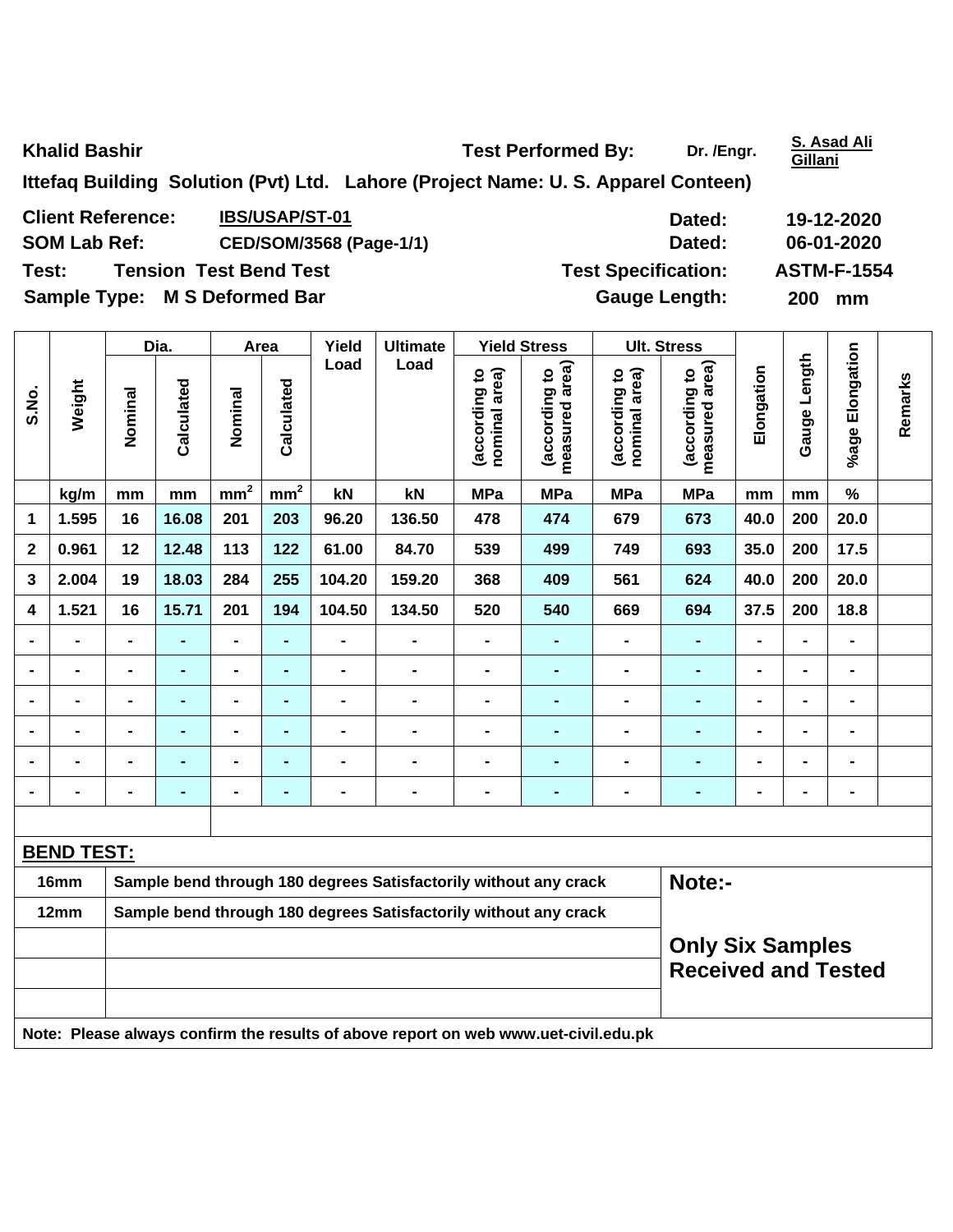**New Etehad Steel Steel Steel Steel Steel Steel Steel Steel Steel Steel Steel Steel Steel Steel Steel Steel Steel Steel Steel Steel Steel Steel Steel Steel Steel Steel Steel Steel Steel Steel Steel Steel Steel Steel Steel** 

**Gillani**

**Shop No. 1, Al-Fatih Markeet, Saraiy Sultan, Lahore (Abu Bakkar)** 

| <b>Client Reference:</b>      | nil                                 | Dated:                     | 06-01-2021       |
|-------------------------------|-------------------------------------|----------------------------|------------------|
| <b>SOM Lab Ref:</b>           | CED/SOM/3574(Page-1/1)              | Dated:                     | 06--01-2021      |
| Test:                         | <b>Tension Test &amp; Bend Test</b> | <b>Test Specification:</b> | ASTM-A-36        |
| <b>Sample Type: Round Bar</b> |                                     | <b>Gauge Length:</b>       | <b>200</b><br>mm |

|                |                |                | Dia.           |                 | Area            | Yield          | <b>Ultimate</b> |                                | <b>Yield Stress</b>                |                                | <b>Ult. Stress</b>                 |                |                 |                    |         |
|----------------|----------------|----------------|----------------|-----------------|-----------------|----------------|-----------------|--------------------------------|------------------------------------|--------------------------------|------------------------------------|----------------|-----------------|--------------------|---------|
| S.No.          | Weight         | Nominal        | Calculated     | Nominal         | Calculated      | Load           | Load            | nominal area)<br>(according to | area)<br>(according to<br>measured | nominal area)<br>(according to | area)<br>(according to<br>measured | Elongation     | Length<br>Gauge | Elongation<br>%age | Remarks |
|                | kg/m           | mm             | mm             | mm <sup>2</sup> | mm <sup>2</sup> | kN             | kN              | <b>MPa</b>                     | <b>MPa</b>                         | <b>MPa</b>                     | <b>MPa</b>                         | mm             | mm              | $\%$               |         |
| 1              | 3.950          | 25             | 25.31          | 491             | 503             | 165.00         | 260.00          | 336                            | 329                                | 530                            | 517                                | 62.5           | 200             | 31.3               |         |
| $\blacksquare$ | $\blacksquare$ | $\blacksquare$ | ۰              | $\blacksquare$  | $\blacksquare$  | $\blacksquare$ | $\blacksquare$  | $\blacksquare$                 | $\blacksquare$                     | $\blacksquare$                 | ۰                                  | $\blacksquare$ | $\blacksquare$  | $\blacksquare$     |         |
| $\blacksquare$ | $\blacksquare$ | $\blacksquare$ | ۰              | -               | $\blacksquare$  | $\blacksquare$ |                 | ۰                              | $\blacksquare$                     | $\blacksquare$                 | ۰                                  | $\blacksquare$ | $\blacksquare$  | $\blacksquare$     |         |
| $\blacksquare$ | $\blacksquare$ | $\blacksquare$ | ۰              | $\blacksquare$  | $\blacksquare$  | $\blacksquare$ | $\blacksquare$  | ٠                              | $\blacksquare$                     | $\blacksquare$                 | ۰                                  | $\blacksquare$ | $\blacksquare$  | $\blacksquare$     |         |
| $\blacksquare$ | $\blacksquare$ | $\blacksquare$ | $\blacksquare$ | $\blacksquare$  | $\blacksquare$  | $\blacksquare$ |                 | ٠                              | $\blacksquare$                     |                                |                                    | $\blacksquare$ | $\blacksquare$  | $\blacksquare$     |         |
| $\blacksquare$ | $\blacksquare$ | $\blacksquare$ | ۰              | $\blacksquare$  | $\blacksquare$  | $\blacksquare$ |                 | ٠                              | $\blacksquare$                     | $\blacksquare$                 | ۰                                  | $\blacksquare$ | $\blacksquare$  | $\blacksquare$     |         |
| $\blacksquare$ | $\blacksquare$ | $\blacksquare$ | ۰              | $\blacksquare$  | $\blacksquare$  | $\blacksquare$ |                 | ۰                              | $\blacksquare$                     | $\blacksquare$                 | $\blacksquare$                     | $\blacksquare$ | $\blacksquare$  | $\blacksquare$     |         |
| $\blacksquare$ | $\blacksquare$ | $\blacksquare$ | $\blacksquare$ | $\blacksquare$  | $\blacksquare$  | $\blacksquare$ | $\blacksquare$  | ٠                              | $\blacksquare$                     | $\blacksquare$                 | $\blacksquare$                     | $\blacksquare$ | $\blacksquare$  | $\blacksquare$     |         |
| $\blacksquare$ | $\blacksquare$ | $\blacksquare$ | ۰              | $\blacksquare$  | $\blacksquare$  | $\blacksquare$ |                 | ٠                              | $\blacksquare$                     | -                              | $\blacksquare$                     | $\blacksquare$ | $\blacksquare$  | $\blacksquare$     |         |
| $\blacksquare$ | $\blacksquare$ | $\blacksquare$ | ۰              | $\blacksquare$  | $\blacksquare$  | $\blacksquare$ | $\blacksquare$  | $\blacksquare$                 | $\blacksquare$                     | $\blacksquare$                 | $\blacksquare$                     | $\blacksquare$ | $\blacksquare$  | $\blacksquare$     |         |
|                |                |                |                |                 |                 |                |                 |                                |                                    |                                |                                    |                |                 |                    |         |

| <b>BEND TEST:</b> |
|-------------------|
|                   |

| $\sim$                                                                              | No Bend test performed | <b>Note:-</b>              |  |  |  |  |  |  |
|-------------------------------------------------------------------------------------|------------------------|----------------------------|--|--|--|--|--|--|
|                                                                                     |                        |                            |  |  |  |  |  |  |
|                                                                                     |                        | <b>Only One Sample</b>     |  |  |  |  |  |  |
|                                                                                     |                        | <b>Received and Tested</b> |  |  |  |  |  |  |
|                                                                                     |                        |                            |  |  |  |  |  |  |
| Note: Please always confirm the results of above report on web www.uet-civil.edu.pk |                        |                            |  |  |  |  |  |  |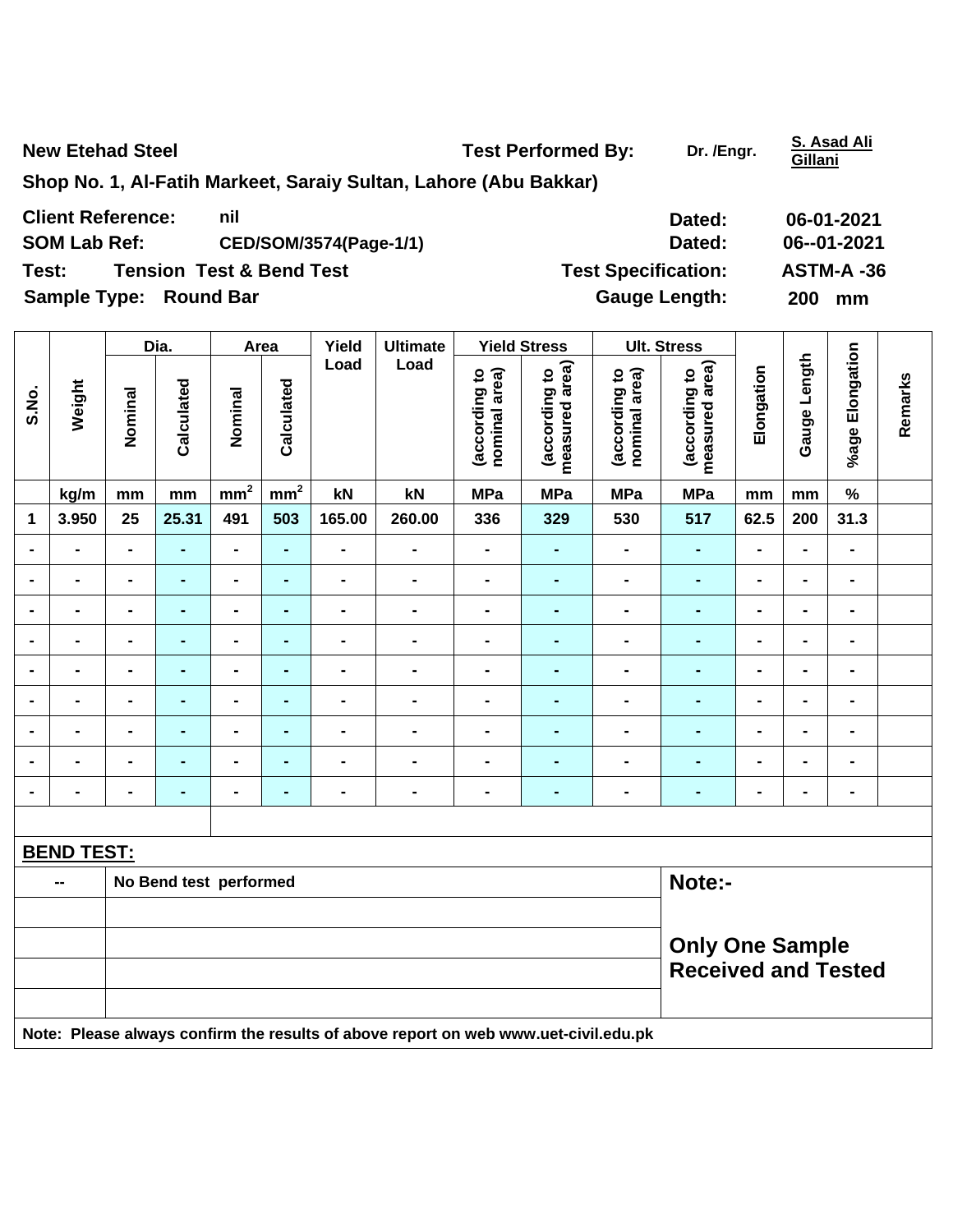**Shahid Jamil Community Community Community Community Community Community Community Community Community Community Community Community Community Community Community Community Community Community Community Community Communit** 

**Gillani**

**Construction Manager, Mughals Pakistan (Ovt) Ltd.** 

| <b>Client Reference:</b>         | 786/MPL-0064/060101/2021            | Dated:                     | 06-01-2021        |
|----------------------------------|-------------------------------------|----------------------------|-------------------|
| <b>SOM Lab Ref:</b>              | CED/SOM/3581 (Page-1/1)             | Dated:                     | 06-01-2021        |
| Test:                            | <b>Tension Test &amp; Bend Test</b> | <b>Test Specification:</b> | <b>ASTM-A 615</b> |
| <b>Sample Type: Deformed Bar</b> |                                     | <b>Gauge Length:</b>       | 200<br>mm         |

|                |                   |                                                                  | Dia.           |                 | Area            | Yield          | <b>Ultimate</b>                                                  |                                | <b>Yield Stress</b>             |                                | <b>Ult. Stress</b>                 |                |                 |                 |         |
|----------------|-------------------|------------------------------------------------------------------|----------------|-----------------|-----------------|----------------|------------------------------------------------------------------|--------------------------------|---------------------------------|--------------------------------|------------------------------------|----------------|-----------------|-----------------|---------|
| S.No.          | Weight            | Nominal                                                          | Calculated     | Nominal         | Calculated      | Load           | Load                                                             | nominal area)<br>(according to | measured area)<br>(according to | nominal area)<br>(according to | area)<br>(according to<br>measured | Elongation     | Length<br>Gauge | %age Elongation | Remarks |
|                | kg/m              | mm                                                               | mm             | mm <sup>2</sup> | mm <sup>2</sup> | kN             | kN                                                               | <b>MPa</b>                     | <b>MPa</b>                      | <b>MPa</b>                     | <b>MPa</b>                         | mm             | mm              | $\%$            |         |
| 1              | 3.908             | 25                                                               | 25.18          | 491             | 498             | 243.70         | 342.70                                                           | 496                            | 490                             | 698                            | 689                                | 37.5           | 200             | 18.8            |         |
| $\mathbf 2$    | 3.895             | 25                                                               | 25.13          | 491             | 496             | 250.20         | 346.20                                                           | 510                            | 505                             | 705                            | 698                                | 35.0           | 200             | 17.5            |         |
| 3              | 0.890             | 12                                                               | 12.01          | 113             | 113             | 60.20          | 77.50                                                            | 532                            | 532                             | 685                            | 684                                | 25.0           | 200             | $12.5$          |         |
| 4              | 0.897             | 12                                                               | 12.06          | 113             | 114             | 61.20          | 77.70                                                            | 541                            | 536                             | 687                            | 680                                | 27.5           | 200             | 13.8            |         |
|                |                   | $\blacksquare$                                                   | $\blacksquare$ | $\blacksquare$  | $\blacksquare$  |                | $\blacksquare$                                                   |                                | $\blacksquare$                  | $\blacksquare$                 | $\blacksquare$                     | $\blacksquare$ |                 |                 |         |
| $\blacksquare$ | $\blacksquare$    | $\blacksquare$                                                   | $\blacksquare$ | $\blacksquare$  | $\blacksquare$  | $\blacksquare$ | $\blacksquare$                                                   |                                | $\blacksquare$                  | $\blacksquare$                 | $\blacksquare$                     | $\blacksquare$ | $\blacksquare$  | $\blacksquare$  |         |
|                | $\blacksquare$    |                                                                  | $\blacksquare$ | $\blacksquare$  | $\blacksquare$  | $\blacksquare$ | -                                                                | $\blacksquare$                 | $\blacksquare$                  | $\blacksquare$                 | $\blacksquare$                     | $\blacksquare$ |                 | $\blacksquare$  |         |
|                |                   |                                                                  | $\blacksquare$ | $\blacksquare$  | $\blacksquare$  |                | $\blacksquare$                                                   |                                | $\blacksquare$                  | ÷                              |                                    | $\blacksquare$ |                 | $\blacksquare$  |         |
|                | $\blacksquare$    |                                                                  | $\blacksquare$ | $\blacksquare$  | $\blacksquare$  | $\blacksquare$ |                                                                  | $\blacksquare$                 | ۰                               | $\blacksquare$                 | $\blacksquare$                     | $\blacksquare$ | $\blacksquare$  | $\blacksquare$  |         |
|                | $\blacksquare$    | $\blacksquare$                                                   | $\blacksquare$ | $\blacksquare$  | $\blacksquare$  | $\blacksquare$ | $\blacksquare$                                                   | $\blacksquare$                 | $\blacksquare$                  | $\blacksquare$                 | $\blacksquare$                     | $\blacksquare$ | $\blacksquare$  | $\blacksquare$  |         |
|                |                   |                                                                  |                |                 |                 |                |                                                                  |                                |                                 |                                |                                    |                |                 |                 |         |
|                | <b>BEND TEST:</b> |                                                                  |                |                 |                 |                |                                                                  |                                |                                 |                                |                                    |                |                 |                 |         |
|                | 25mm              | Sample bend through 180 degrees Satisfactorily without any crack |                |                 |                 |                |                                                                  |                                |                                 | Note:-                         |                                    |                |                 |                 |         |
|                | 12mm              |                                                                  |                |                 |                 |                | Sample bend through 180 degrees Satisfactorily without any crack |                                |                                 |                                |                                    |                |                 |                 |         |
|                |                   |                                                                  |                |                 |                 |                |                                                                  |                                |                                 |                                | <b>Only Six Samples</b>            |                |                 |                 |         |
|                |                   |                                                                  |                |                 |                 |                |                                                                  |                                |                                 |                                | <b>Received and Tested</b>         |                |                 |                 |         |
|                |                   |                                                                  |                |                 |                 |                |                                                                  |                                |                                 |                                |                                    |                |                 |                 |         |

**Note: Please always confirm the results of above report on web www.uet-civil.edu.pk**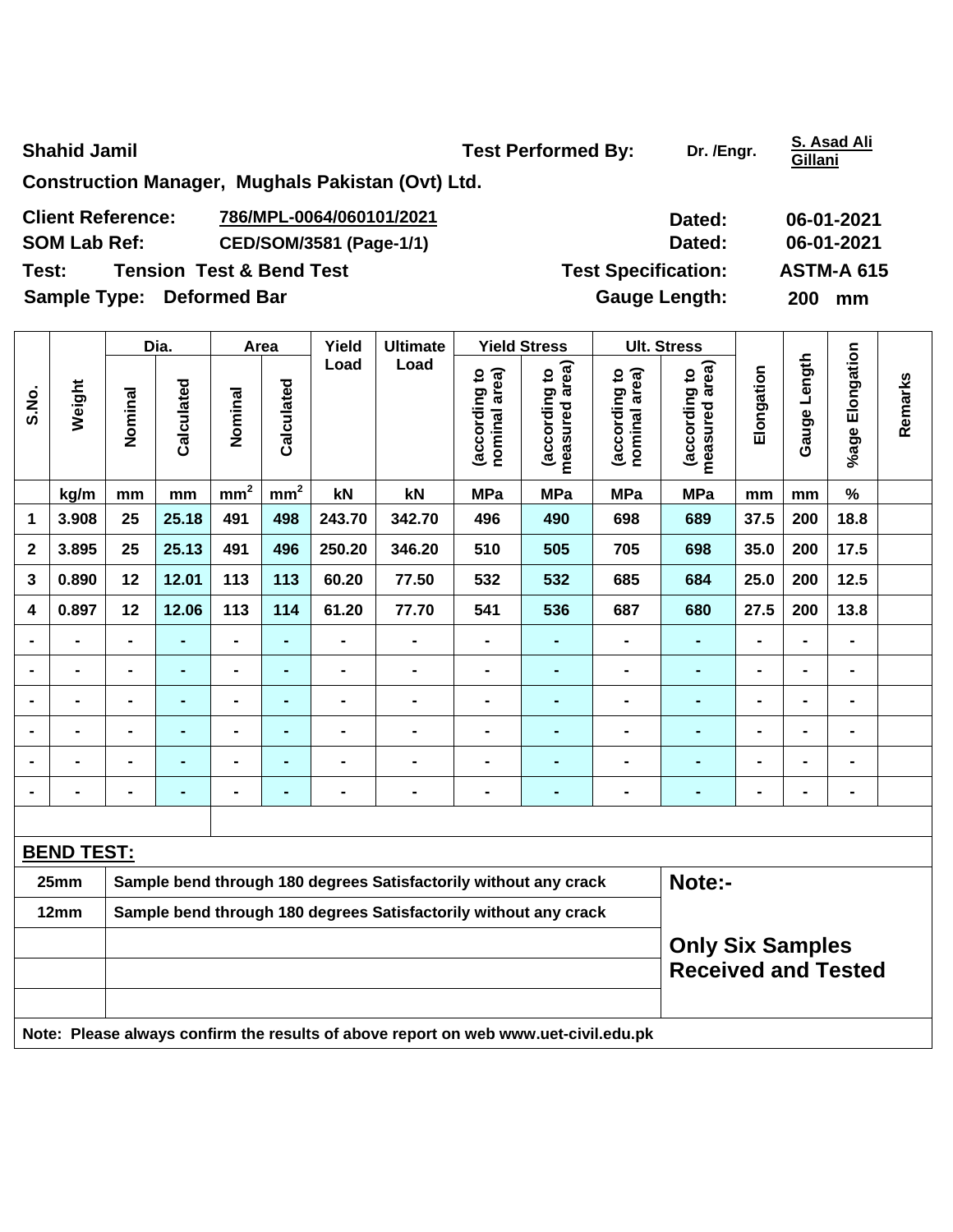Khalid Bashir **Test Performed By:** Dr. /Engr.

**S. Asas Ali** 

**Ittefaq Building Solution (Pvt) Ltd. Lahore (Project Name: U. S. Apparel Conteen)** 

**Client Reference: IBS/USAP/ST-01 Dated: 19-12-2020 Dated: 06-12-2021 Test: Tension Test & Bend Test Test Specification: ASTM-A-615** 

**SOM Lab** 

**Deformed** 

**Bar** 

**Ref: 3568 (Page-1/1)** 

**Gauge Length: 8 inch Sample Type:** 

|                |                   |                                                                  | Dia.           |                | Area            | Yield                        | <b>Ultimate</b>                                                                     |                                | <b>Yield Stress</b>                |                                | <b>Ult. Stress</b>              |                              |                |                 |         |
|----------------|-------------------|------------------------------------------------------------------|----------------|----------------|-----------------|------------------------------|-------------------------------------------------------------------------------------|--------------------------------|------------------------------------|--------------------------------|---------------------------------|------------------------------|----------------|-----------------|---------|
| S.No.          | Weight            | Nominal                                                          | Calculated     | Nominal        | Calculated      | Load                         | Load                                                                                | (according to<br>nominal area) | area)<br>(according to<br>measured | nominal area)<br>(according to | measured area)<br>(according to | Elongation                   | Gauge Length   | %age Elongation | Remarks |
|                | lb/ft             | #                                                                | in             | $in^2$         | $\mathsf{in}^2$ | <b>Tons</b>                  | <b>Tons</b>                                                                         | psi                            | psi                                | psi                            | psi                             | in                           | in             | $\%$            |         |
| 1              | 1.452             | 6                                                                | 0.737          | 0.44           | 0.427           | 13.48                        | 19.39                                                                               | 67550                          | 69610                              | 97180                          | 100140                          | 1.20                         | 8.0            | 15.0            |         |
| $\mathbf{2}$   | 1.474             | 6                                                                | 0.743          | 0.44           | 0.433           | 13.53                        | 19.67                                                                               | 67810                          | 68900                              | 98610                          | 100210                          | 1.40                         | 8.0            | 17.5            |         |
| 3              | 0.658             | 4                                                                | 0.496          | 0.20           | 0.193           | 6.44                         | 8.56                                                                                | 71040                          | 73620                              | 94420                          | 97850                           | 1.10                         | 8.0            | 13.8            |         |
| 4              | 0.661             | $\overline{\mathbf{4}}$                                          | 0.497          | 0.20           | 0.194           | 6.44                         | 8.56                                                                                | 71040                          | 73240                              | 94420                          | 97340                           | 1.20                         | 8.0            | 15.0            |         |
| $\blacksquare$ | $\blacksquare$    | $\blacksquare$                                                   | ۰              | $\overline{a}$ | $\blacksquare$  | $\overline{\phantom{0}}$     | $\blacksquare$                                                                      | $\blacksquare$                 | Ξ,                                 | $\blacksquare$                 | ٠                               | $\overline{\phantom{0}}$     | $\blacksquare$ | $\blacksquare$  |         |
| $\blacksquare$ | $\blacksquare$    | $\blacksquare$                                                   | $\blacksquare$ | $\blacksquare$ | $\blacksquare$  | $\qquad \qquad \blacksquare$ | $\blacksquare$                                                                      | $\blacksquare$                 | $\blacksquare$                     | $\blacksquare$                 | ٠                               | $\qquad \qquad \blacksquare$ | $\blacksquare$ | $\blacksquare$  |         |
| $\blacksquare$ | $\blacksquare$    | $\blacksquare$                                                   | $\blacksquare$ | $\blacksquare$ | ۰               | $\qquad \qquad \blacksquare$ | $\blacksquare$                                                                      | $\blacksquare$                 | -                                  | $\blacksquare$                 | ٠                               | $\blacksquare$               | $\blacksquare$ | $\blacksquare$  |         |
|                | $\blacksquare$    | $\blacksquare$                                                   | $\blacksquare$ | $\blacksquare$ | $\blacksquare$  | $\blacksquare$               | $\blacksquare$                                                                      | $\blacksquare$                 |                                    | $\blacksquare$                 | ÷,                              | $\blacksquare$               | $\blacksquare$ | $\blacksquare$  |         |
|                |                   | -                                                                |                | $\blacksquare$ |                 | $\blacksquare$               | $\blacksquare$                                                                      | $\blacksquare$                 |                                    | $\blacksquare$                 | $\blacksquare$                  |                              | $\blacksquare$ | $\blacksquare$  |         |
| $\blacksquare$ |                   | $\blacksquare$                                                   | $\blacksquare$ | $\blacksquare$ | ۰               | $\blacksquare$               | $\blacksquare$                                                                      | $\blacksquare$                 |                                    | $\blacksquare$                 | ۰                               | $\blacksquare$               | $\blacksquare$ | $\blacksquare$  |         |
|                |                   |                                                                  |                |                |                 |                              |                                                                                     |                                |                                    |                                |                                 |                              |                |                 |         |
|                | <b>BEND TEST:</b> |                                                                  |                |                |                 |                              |                                                                                     |                                |                                    |                                |                                 |                              |                |                 |         |
|                | # 6               | Sample bend through 180 degrees Satisfactorily without any crack |                |                |                 |                              |                                                                                     |                                |                                    |                                | Note:-                          |                              |                |                 |         |
|                | #4                | Sample bend through 180 degrees Satisfactorily without any crack |                |                |                 |                              |                                                                                     |                                |                                    |                                |                                 |                              |                |                 |         |
|                |                   | <b>Only Six Samples</b><br><b>Received and Tested</b>            |                |                |                 |                              |                                                                                     |                                |                                    |                                |                                 |                              |                |                 |         |
|                |                   |                                                                  |                |                |                 |                              | Note: Please always confirm the results of above report on web www.uet-civil.edu.pk |                                |                                    |                                |                                 |                              |                |                 |         |

**Gillani**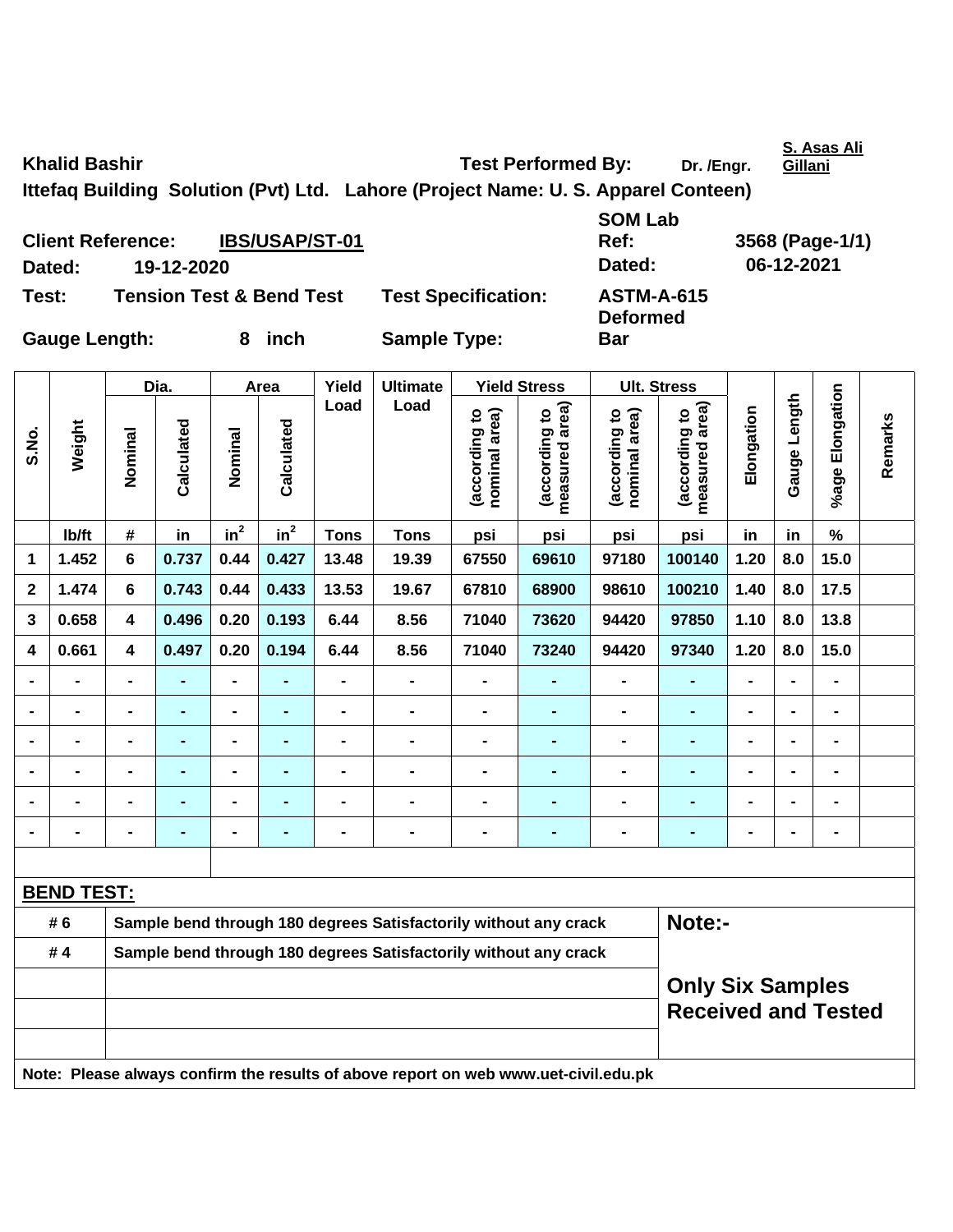Assistant Engineer (Civil) **Test Performed By:** Dr. /Engr. **GC University, Faisalabad** 

**S. Asad Ali Gillani**

**Client Reference: GCUF/EC/2640 Dated: 21-08-2020 Dated: 06-01-2021** 

| SOM Lab |   |
|---------|---|
| Ref:    | 3 |
| Dated:  |   |
|         |   |

**Deformed** 

**Bar** 

**Ref: 3569 (Page-1/1)** 

**Test: Tension Test & Bend Test Test Specification: ASTM-A-615** 

Gauge Length: 8 inch Sample Type:

|                |                   |                         | Dia.           |                | Area           | Yield          | <b>Ultimate</b>                                                                     |                               | <b>Yield Stress</b>                |                                | <b>Ult. Stress</b>                                    |                |                |                              |         |
|----------------|-------------------|-------------------------|----------------|----------------|----------------|----------------|-------------------------------------------------------------------------------------|-------------------------------|------------------------------------|--------------------------------|-------------------------------------------------------|----------------|----------------|------------------------------|---------|
| S.No.          | Weight            | Nominal                 | Calculated     | Nominal        | Calculated     | Load           | Load                                                                                | according to<br>nominal area) | area)<br>(according to<br>measured | (according to<br>nominal area) | measured area)<br>(according to                       | Elongation     | Gauge Length   | %age Elongation              | Remarks |
|                | Ib/ft             | #                       | in             | $in^2$         | $in^2$         | <b>Tons</b>    | <b>Tons</b>                                                                         | psi                           | psi                                | psi                            | psi                                                   | in             | in             | $\%$                         |         |
| 1              | 1.451             | 6                       | 0.736          | 0.44           | 0.426          | 13.17          | 19.13                                                                               | 66020                         | 68190                              | 95910                          | 99060                                                 | 1.30           | 8.0            | 16.3                         |         |
| $\mathbf 2$    | 1.447             | 6                       | 0.736          | 0.44           | 0.425          | 13.56          | 19.72                                                                               | 67960                         | 70360                              | 98870                          | 102360                                                | 1.10           | 8.0            | 13.8                         |         |
| 3              | 0.664             | 4                       | 0.498          | 0.20           | 0.195          | 6.44           | 8.84                                                                                | 71040                         | 72870                              | 97460                          | 99960                                                 | 1.30           | 8.0            | 16.3                         |         |
| 4              | 0.656             | $\overline{\mathbf{4}}$ | 0.496          | 0.20           | 0.193          | 6.47           | 8.79                                                                                | 71380                         | 73970                              | 96900                          | 100410                                                | 1.40           | 8.0            | 17.5                         |         |
|                |                   |                         |                |                |                | -              | $\blacksquare$                                                                      |                               |                                    |                                |                                                       |                |                |                              |         |
|                |                   | $\blacksquare$          |                | $\blacksquare$ |                | $\blacksquare$ | $\blacksquare$                                                                      | $\blacksquare$                | $\blacksquare$                     | $\blacksquare$                 |                                                       | $\blacksquare$ |                | $\blacksquare$               |         |
| $\blacksquare$ | $\blacksquare$    | $\blacksquare$          | $\blacksquare$ | $\blacksquare$ | $\blacksquare$ | -              | $\blacksquare$                                                                      | $\blacksquare$                | $\blacksquare$                     | $\blacksquare$                 | $\blacksquare$                                        | $\blacksquare$ | $\blacksquare$ | $\blacksquare$               |         |
| $\blacksquare$ | $\blacksquare$    | -                       | $\blacksquare$ | $\blacksquare$ |                | -              | $\blacksquare$                                                                      | $\blacksquare$                | $\blacksquare$                     | $\blacksquare$                 | $\blacksquare$                                        | $\blacksquare$ | $\blacksquare$ | $\blacksquare$               |         |
| $\blacksquare$ | $\blacksquare$    | $\blacksquare$          | $\blacksquare$ | $\blacksquare$ | $\blacksquare$ | -              | $\blacksquare$                                                                      | $\blacksquare$                | $\blacksquare$                     | $\blacksquare$                 | ٠                                                     | $\blacksquare$ |                | $\blacksquare$               |         |
| $\blacksquare$ | $\blacksquare$    | $\blacksquare$          |                | $\blacksquare$ |                | $\blacksquare$ | $\blacksquare$                                                                      | $\blacksquare$                | $\blacksquare$                     | $\overline{\phantom{0}}$       | ٠                                                     | $\blacksquare$ | $\blacksquare$ | $\qquad \qquad \blacksquare$ |         |
|                |                   |                         |                |                |                |                |                                                                                     |                               |                                    |                                |                                                       |                |                |                              |         |
|                | <b>BEND TEST:</b> |                         |                |                |                |                |                                                                                     |                               |                                    |                                |                                                       |                |                |                              |         |
|                | # 6               |                         |                |                |                |                | Sample bend through 180 degrees Satisfactorily without any crack                    |                               |                                    |                                | Note:-                                                |                |                |                              |         |
|                | #4                |                         |                |                |                |                | Sample bend through 180 degrees Satisfactorily without any crack                    |                               |                                    |                                |                                                       |                |                |                              |         |
|                |                   |                         |                |                |                |                |                                                                                     |                               |                                    |                                | <b>Only Six Samples</b><br><b>Received and Tested</b> |                |                |                              |         |
|                |                   |                         |                |                |                |                | Note: Please always confirm the results of above report on web www.uet-civil.edu.pk |                               |                                    |                                |                                                       |                |                |                              |         |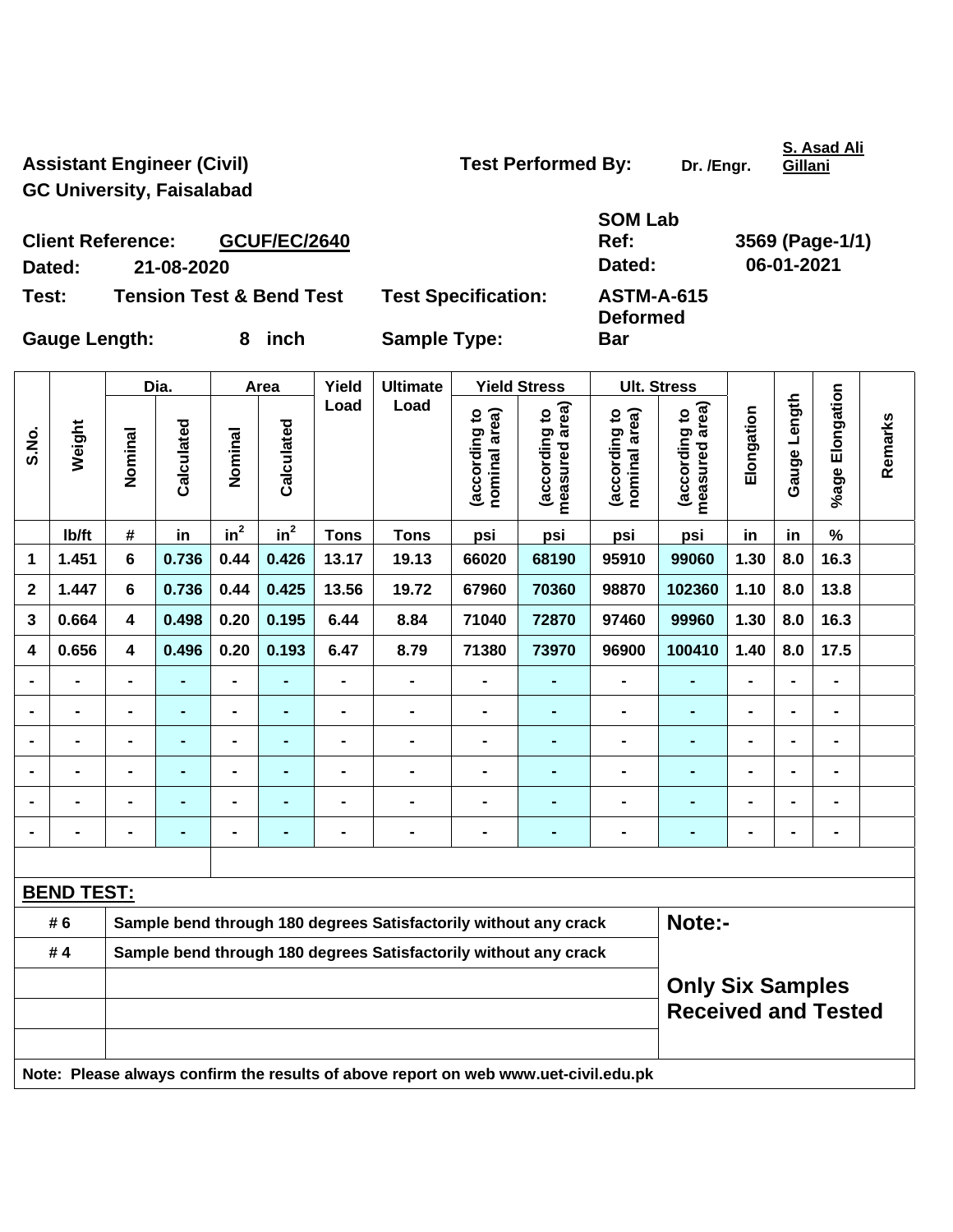**Muhammad Rabi Yousaf Chughtai Chughtai Chughtai Chughtai Chughtai Chughtai Chughtai Chughtai Chughtai Chughtai Chughtai Chughtai Chughtai Chughtai Chughtai Chughtai Chughtai Chughtai Chughtai Chughtai Chughtai Chughtai Chughtai Chughtai Chugh Lt Commander PN, GE (Navy) Lahore** 

**S. Asad Ali Gillani**

| <b>SOM Lab</b> | 3570(Page- |
|----------------|------------|
| Ref:           | 1/1)       |
| Dated:         | 06-01-2021 |
| ACTM A C15     |            |

**Client Reference: 6021/153/42/E-6 Dated: 05-01-2021 Dated: 06-01-2021 Test: Tension Test & Bend Test Test Specification: ASTM-A-615** 

Guage Length: **8** inch Sample Type: Deformed Bar

|                |                   |                         | Dia.           |                 | Area           | Yield          | <b>Ultimate</b>                                                  |                                | <b>Yield Stress</b>             |                                | <b>Ult. Stress</b>              |                |                |                              |         |
|----------------|-------------------|-------------------------|----------------|-----------------|----------------|----------------|------------------------------------------------------------------|--------------------------------|---------------------------------|--------------------------------|---------------------------------|----------------|----------------|------------------------------|---------|
| S.No.          | Weight            | Nominal                 | Calculated     | Nominal         | Calculated     | Load           | Load                                                             | (according to<br>nominal area) | measured area)<br>(according to | (according to<br>nominal area) | measured area)<br>(according to | Elongation     | Gauge Length   | %age Elongation              | Remarks |
|                | lb/ft             | #                       | in             | in <sup>2</sup> | $in^2$         | <b>Tons</b>    | <b>Tons</b>                                                      | psi                            | psi                             | psi                            | psi                             | in             | in             | $\%$                         |         |
| 1              | 0.654             | 4                       | 0.494          | 0.20            | 0.192          | 5.22           | 7.44                                                             | 57560                          | 59950                           | 82060                          | 85480                           | 1.40           | 8.0            | 17.5                         |         |
| $\mathbf 2$    | 0.643             | $\overline{\mathbf{4}}$ | 0.491          | 0.20            | 0.189          | 5.20           | 7.36                                                             | 57330                          | 60670                           | 81160                          | 85880                           | 1.50           | 8.0            | 18.8                         |         |
| $\blacksquare$ | $\blacksquare$    | $\blacksquare$          | $\blacksquare$ | $\blacksquare$  | $\blacksquare$ | $\blacksquare$ | $\frac{1}{2}$                                                    | $\blacksquare$                 | $\blacksquare$                  | $\blacksquare$                 | $\blacksquare$                  | $\blacksquare$ | $\blacksquare$ | $\blacksquare$               |         |
|                | $\blacksquare$    | $\blacksquare$          | ٠              | $\blacksquare$  | -              | $\blacksquare$ | $\blacksquare$                                                   | $\blacksquare$                 | $\blacksquare$                  | $\blacksquare$                 | $\blacksquare$                  | $\blacksquare$ |                | $\blacksquare$               |         |
| $\blacksquare$ | $\blacksquare$    | $\blacksquare$          | ٠              | $\blacksquare$  | ۰              | $\blacksquare$ | $\blacksquare$                                                   | $\blacksquare$                 | ٠                               | $\blacksquare$                 | $\blacksquare$                  | $\blacksquare$ | $\blacksquare$ | $\qquad \qquad \blacksquare$ |         |
| $\blacksquare$ | $\blacksquare$    | $\blacksquare$          | $\blacksquare$ | $\blacksquare$  | $\blacksquare$ | $\blacksquare$ | $\blacksquare$                                                   | $\blacksquare$                 | ٠                               | $\blacksquare$                 | $\blacksquare$                  | $\blacksquare$ | $\blacksquare$ | $\qquad \qquad \blacksquare$ |         |
|                | $\blacksquare$    | $\blacksquare$          | $\blacksquare$ | $\blacksquare$  | $\blacksquare$ | $\blacksquare$ | $\blacksquare$                                                   | $\blacksquare$                 | $\blacksquare$                  | $\blacksquare$                 | ÷                               | $\blacksquare$ |                | $\blacksquare$               |         |
|                |                   |                         | $\blacksquare$ | $\blacksquare$  | $\blacksquare$ |                | $\blacksquare$                                                   | $\blacksquare$                 | $\blacksquare$                  | $\blacksquare$                 | $\blacksquare$                  | $\blacksquare$ | $\blacksquare$ | $\blacksquare$               |         |
| $\blacksquare$ |                   | $\blacksquare$          | ٠              | $\blacksquare$  | $\blacksquare$ | $\blacksquare$ | $\blacksquare$                                                   | $\blacksquare$                 | $\blacksquare$                  | $\blacksquare$                 | ÷                               | $\blacksquare$ | $\blacksquare$ | $\blacksquare$               |         |
| $\blacksquare$ | $\blacksquare$    | $\blacksquare$          | $\blacksquare$ | $\blacksquare$  | $\blacksquare$ | $\blacksquare$ | $\blacksquare$                                                   | $\blacksquare$                 | $\blacksquare$                  | $\blacksquare$                 | $\blacksquare$                  | $\blacksquare$ | $\blacksquare$ | $\qquad \qquad \blacksquare$ |         |
|                |                   |                         |                |                 |                |                |                                                                  |                                |                                 |                                |                                 |                |                |                              |         |
|                | <b>BEND TEST:</b> |                         |                |                 |                |                |                                                                  |                                |                                 |                                |                                 |                |                |                              |         |
|                | #4                |                         |                |                 |                |                | Sample bend through 180 degrees Satisfactorily without any crack |                                |                                 | Note:-                         |                                 |                |                |                              |         |
|                |                   |                         |                |                 |                |                |                                                                  |                                |                                 |                                |                                 |                |                |                              |         |
|                |                   |                         |                |                 |                |                |                                                                  |                                |                                 |                                | <b>Only Three Samples</b>       |                |                |                              |         |
|                |                   |                         |                |                 |                |                |                                                                  |                                |                                 |                                | <b>Received and Tested</b>      |                |                |                              |         |
|                |                   |                         |                |                 |                |                |                                                                  |                                |                                 |                                |                                 |                |                |                              |         |

**Note: Please always confirm the results of above report on web www.uet-civil.edu.pk**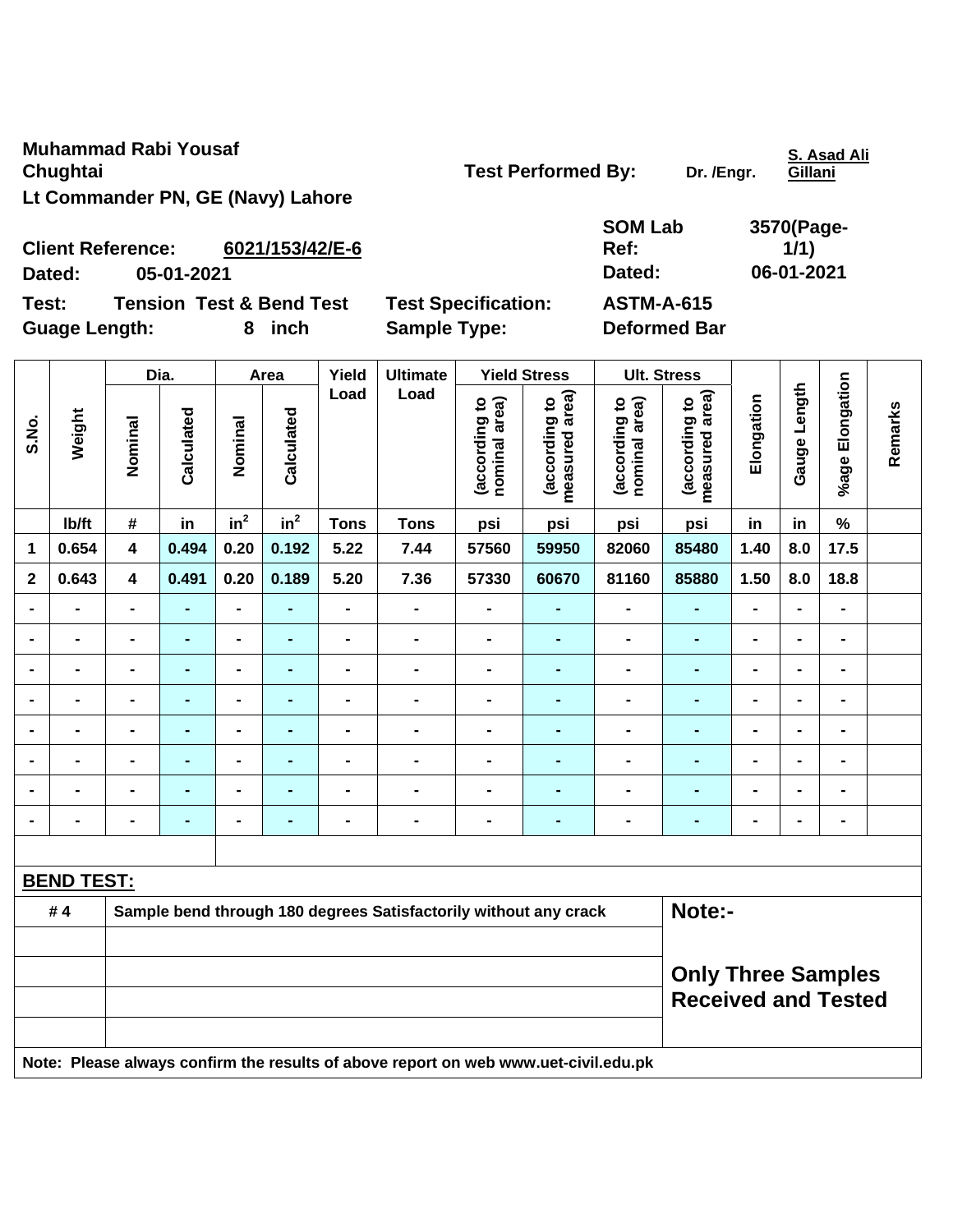Resident Engineer **Test Performed By:** Dr. /Engr.

**S. Asad Ali Gillani**

**NESPAK - RHC JV, Bahawalnagar** 

|                      | <b>Client Reference:</b> | 3158/13/CAA/02/1035                 |                            | Ref:                                 |
|----------------------|--------------------------|-------------------------------------|----------------------------|--------------------------------------|
| Dated:               | 31-12-2020               |                                     |                            | Dated:                               |
| Test:                |                          | <b>Tension Test &amp; Bend Test</b> | <b>Test Specification:</b> | <b>ASTM-A-615</b><br><b>Deformed</b> |
| <b>Gauge Length:</b> |                          | inch                                | <b>Sample Type:</b>        | <b>Bar</b>                           |

|                |                   |                                                                  | Dia.           |         | Area       | Yield          | <b>Ultimate</b>                                                                     |                                | <b>Yield Stress</b>                           |                                | <b>Ult. Stress</b>                                     |                |                |                      |         |
|----------------|-------------------|------------------------------------------------------------------|----------------|---------|------------|----------------|-------------------------------------------------------------------------------------|--------------------------------|-----------------------------------------------|--------------------------------|--------------------------------------------------------|----------------|----------------|----------------------|---------|
| S.No.          | Weight            | Nominal                                                          | Calculated     | Nominal | Calculated | Load           | Load                                                                                | (according to<br>nominal area) | (according to  <br>measured area)<br>measured | (according to<br>nominal area) | measured area)<br>(according to                        | Elongation     | Gauge Length   | Elongation<br>%age I | Remarks |
|                | Ib/ft             | #                                                                | in             | $in^2$  | $in^2$     | <b>Tons</b>    | <b>Tons</b>                                                                         | psi                            | psi                                           | psi                            | psi                                                    | in             | in             | $\%$                 |         |
| 1              | 2.590             | 8                                                                | 0.984          | 0.79    | 0.761      | 25.33          | 35.49                                                                               | 70720                          | 73420                                         | 99090                          | 102870                                                 | 1.20           | 8.0            | 15.0                 |         |
| $\mathbf 2$    | 2.578             | 8                                                                | 0.982          | 0.79    | 0.758      | 24.82          | 35.09                                                                               | 69300                          | 72220                                         | 97950                          | 102090                                                 | 1.40           | 8.0            | 17.5                 |         |
| 3              | 1.521             | 6                                                                | 0.754          | 0.44    | 0.447      | 13.22          | 19.16                                                                               | 66270                          | 65230                                         | 96060                          | 94560                                                  | 1.40           | 8.0            | 17.5                 |         |
| 4              | 1.546             | 6                                                                | 0.760          | 0.44    | 0.454      | 12.86          | 18.60                                                                               | 64480                          | 62500                                         | 93250                          | 90370                                                  | 1.30           | 8.0            | 16.3                 |         |
| 5              | 0.662             | $\overline{\mathbf{4}}$                                          | 0.498          | 0.20    | 0.195      | 5.88           | 8.63                                                                                | 64860                          | 66530                                         | 95210                          | 97650                                                  | 1.30           | 8.0            | 16.3                 |         |
| $\bf 6$        | 0.664             | $\overline{\mathbf{4}}$                                          | 0.498          | 0.20    | 0.195      | 5.78           | 8.69                                                                                | 63740                          | 65370                                         | 95770                          | 98230                                                  | 1.40           | 8.0            | 17.5                 |         |
| $\blacksquare$ |                   | -                                                                |                |         |            |                |                                                                                     |                                |                                               |                                |                                                        |                |                |                      |         |
| $\blacksquare$ |                   |                                                                  | ÷,             |         | ٠          | $\blacksquare$ |                                                                                     | $\blacksquare$                 |                                               |                                | ۰                                                      | $\blacksquare$ | $\blacksquare$ |                      |         |
|                |                   | -                                                                | $\blacksquare$ |         | -          | $\blacksquare$ |                                                                                     |                                | $\blacksquare$                                |                                | ۰                                                      | $\blacksquare$ | $\blacksquare$ | $\blacksquare$       |         |
|                |                   | $\blacksquare$                                                   | $\blacksquare$ |         | ٠          | $\blacksquare$ | $\blacksquare$                                                                      | $\blacksquare$                 | $\blacksquare$                                | $\blacksquare$                 | ۰                                                      | $\blacksquare$ | $\blacksquare$ | $\blacksquare$       |         |
|                |                   |                                                                  |                |         |            |                |                                                                                     |                                |                                               |                                |                                                        |                |                |                      |         |
|                | <b>BEND TEST:</b> |                                                                  |                |         |            |                |                                                                                     |                                |                                               |                                |                                                        |                |                |                      |         |
|                | # 8               |                                                                  |                |         |            |                | Sample bend through 180 degrees Satisfactorily without any crack                    |                                |                                               |                                | Note:-                                                 |                |                |                      |         |
|                | # 6               | Sample bend through 180 degrees Satisfactorily without any crack |                |         |            |                |                                                                                     |                                |                                               |                                |                                                        |                |                |                      |         |
|                | #4                |                                                                  |                |         |            |                | Sample bend through 180 degrees Satisfactorily without any crack                    |                                |                                               |                                | <b>Only Nine Samples</b><br><b>Received and Tested</b> |                |                |                      |         |
|                |                   |                                                                  |                |         |            |                | Note: Please always confirm the results of above report on web www.uet-civil.edu.pk |                                |                                               |                                |                                                        |                |                |                      |         |

**SOM Lab** 

**Ref: 3571(Page-1/1) Dated: 31-12-2020 Dated: 06-01-2021**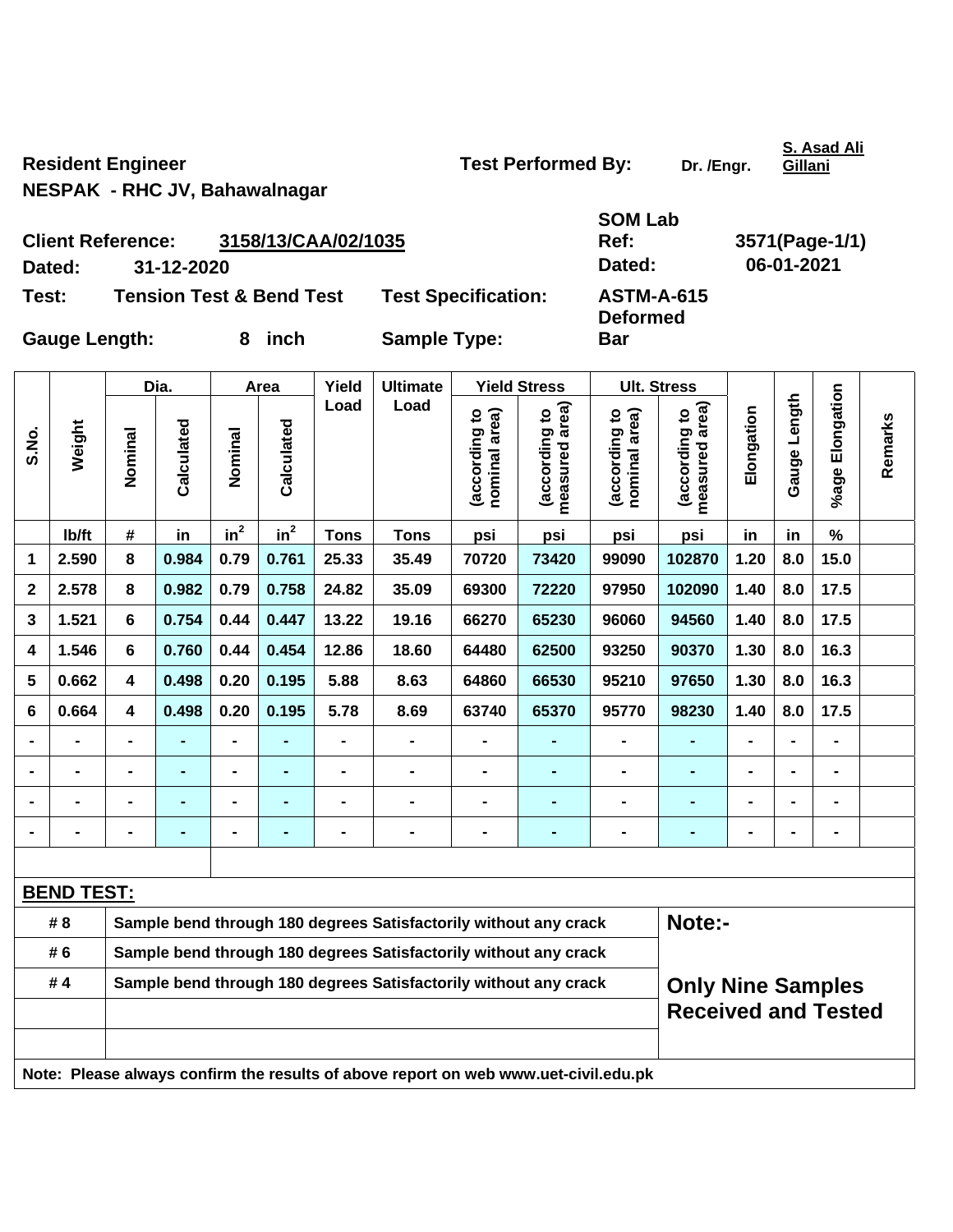**Project Engineer Construction Construction Test Performed By:** Dr. /Engr.

**S. Asad Ali Gillani**

**Multan Cricket Studium Multan, ( HMS Enerprises)** 

| <b>Client Reference:</b> |            | <b>PCB/MCS/HMS/2</b>                |                            | <b>SOM Lab</b><br>Ref:               | 3572(Page-1/1) |
|--------------------------|------------|-------------------------------------|----------------------------|--------------------------------------|----------------|
| Dated:                   | 04-01-2021 |                                     |                            | Dated:                               | 06-01-2021     |
| Test:                    |            | <b>Tension Test &amp; Bend Test</b> | <b>Test Specification:</b> | <b>ASTM-A-615</b><br><b>Deformed</b> |                |
| <b>Gauge Length:</b>     |            | inch                                | <b>Sample Type:</b>        | <b>Bar</b>                           |                |

|                |                      |                                                                                     | Dia.           |                              | Area           | Yield              | <b>Ultimate</b>                                                  |                                | <b>Yield Stress</b>                |                                | <b>Ult. Stress</b>                                     |                |                |                 |         |
|----------------|----------------------|-------------------------------------------------------------------------------------|----------------|------------------------------|----------------|--------------------|------------------------------------------------------------------|--------------------------------|------------------------------------|--------------------------------|--------------------------------------------------------|----------------|----------------|-----------------|---------|
| S.No.          | Weight               | Nominal                                                                             | Calculated     | Nominal                      | Calculated     | Load               | Load                                                             | (according to<br>nominal area) | area)<br>(according to<br>measured | (according to<br>nominal area) | measured area)<br>(according to                        | Elongation     | Gauge Length   | %age Elongation | Remarks |
|                | Ib/ft                | $\pmb{\#}$                                                                          | in             | $in^2$                       | $in^2$         | <b>Tons</b>        | <b>Tons</b>                                                      | psi                            | psi                                | psi                            | psi                                                    | in             | in             | $\%$            |         |
| 1              | 1.500                | $6\phantom{1}$                                                                      | 0.749          | 0.44                         | 0.441          | 13.99              | 19.83                                                            | 70100                          | 69950                              | 99380                          | 99160                                                  | 1.50           | 8.0            | 18.8            |         |
| $\mathbf 2$    | 0.642                | 4                                                                                   | 0.491          | 0.20                         | 0.189          | 6.01               | 7.75                                                             | 66320                          | 70180                              | 85430                          | 90400                                                  | 1.50           | 8.0            | 18.8            |         |
|                | $\blacksquare$       |                                                                                     |                | $\blacksquare$               |                | $\overline{a}$     | $\blacksquare$                                                   | $\blacksquare$                 | $\blacksquare$                     |                                | $\blacksquare$                                         | $\blacksquare$ |                | $\blacksquare$  |         |
| $\blacksquare$ | $\blacksquare$       | $\blacksquare$                                                                      | $\blacksquare$ | $\blacksquare$               | Ē.             | -                  | $\blacksquare$                                                   | $\blacksquare$                 | $\blacksquare$                     | $\blacksquare$                 | $\blacksquare$                                         | $\blacksquare$ | $\blacksquare$ | $\blacksquare$  |         |
|                | $\blacksquare$       | $\blacksquare$                                                                      | $\blacksquare$ | $\blacksquare$               | $\blacksquare$ | $\blacksquare$     | $\blacksquare$                                                   | $\blacksquare$                 | $\blacksquare$                     | $\blacksquare$                 | $\blacksquare$                                         | $\blacksquare$ | $\blacksquare$ | $\blacksquare$  |         |
|                | $\blacksquare$       | $\blacksquare$                                                                      | Ē.             | $\qquad \qquad \blacksquare$ |                | $\blacksquare$     | $\blacksquare$                                                   | $\blacksquare$                 | $\blacksquare$                     | $\blacksquare$                 | $\blacksquare$                                         | $\blacksquare$ | ÷              | $\blacksquare$  |         |
|                | $\blacksquare$       | $\blacksquare$                                                                      | $\blacksquare$ | $\blacksquare$               |                | $\blacksquare$     | $\blacksquare$                                                   | $\blacksquare$                 | -                                  | $\blacksquare$                 | $\blacksquare$                                         | $\blacksquare$ |                | $\blacksquare$  |         |
|                |                      |                                                                                     |                | ÷                            |                | $\blacksquare$     | $\blacksquare$                                                   | $\blacksquare$                 | $\blacksquare$                     | $\blacksquare$                 |                                                        |                |                | $\blacksquare$  |         |
|                |                      |                                                                                     |                | -                            |                |                    |                                                                  |                                |                                    |                                |                                                        |                |                |                 |         |
|                |                      |                                                                                     |                |                              |                |                    |                                                                  | $\blacksquare$                 | $\blacksquare$                     | $\blacksquare$                 | $\blacksquare$                                         | $\blacksquare$ |                | $\blacksquare$  |         |
|                | <b>Witnessed By:</b> |                                                                                     |                |                              |                | Sohaib Ali, NESPAK |                                                                  |                                |                                    |                                |                                                        |                |                |                 |         |
|                | <b>BEND TEST:</b>    |                                                                                     |                |                              |                |                    |                                                                  |                                |                                    |                                |                                                        |                |                |                 |         |
|                | # 6                  |                                                                                     |                |                              |                |                    | Sample bend through 180 degrees Satisfactorily without any crack |                                |                                    |                                | Note:-                                                 |                |                |                 |         |
|                | #4                   | Sample bend through 180 degrees Satisfactorily without any crack                    |                |                              |                |                    |                                                                  |                                |                                    |                                |                                                        |                |                |                 |         |
|                |                      |                                                                                     |                |                              |                |                    |                                                                  |                                |                                    |                                | <b>Only Four Samples</b><br><b>Received and Tested</b> |                |                |                 |         |
|                |                      | Note: Please always confirm the results of above report on web www.uet-civil.edu.pk |                |                              |                |                    |                                                                  |                                |                                    |                                |                                                        |                |                |                 |         |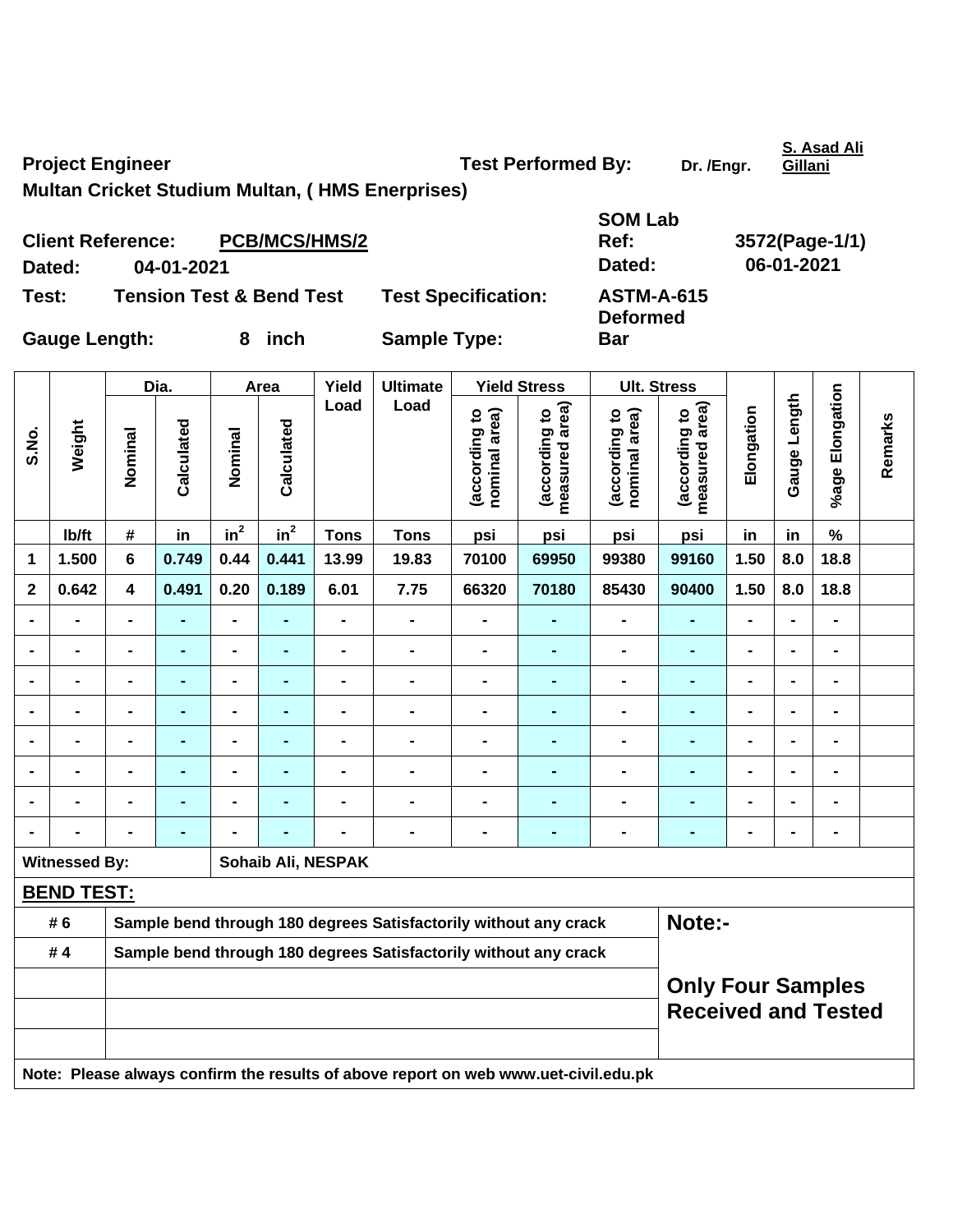**Muhammad Saleem Test Performed By:** Dr. /Engr.

**Nauman** 

**GM, Professional Construction Services (Pvt) Ltd. Lahore** 

|                      | <b>Client Reference:</b> | PCS/2020/Eng-104 |                            | <b>SOM Lab</b><br>Ref:               | 3580(Page-1/1) |
|----------------------|--------------------------|------------------|----------------------------|--------------------------------------|----------------|
| Dated:               | 23-12-2020               |                  |                            | Dated:                               | 06-01-2021     |
| Test:                | <b>Tension Test</b>      |                  | <b>Test Specification:</b> | <b>ASTM-A-615</b><br><b>Deformed</b> |                |
| <b>Gauge Length:</b> |                          | inch             | <b>Sample Type:</b>        | <b>Bar</b>                           |                |

|                |                   |                         | Dia.                   |                              | Area           | Yield          | <b>Ultimate</b>                                                                     |                                | <b>Yield Stress</b>             |                                | <b>Ult. Stress</b>                                    |                |                |                              |         |
|----------------|-------------------|-------------------------|------------------------|------------------------------|----------------|----------------|-------------------------------------------------------------------------------------|--------------------------------|---------------------------------|--------------------------------|-------------------------------------------------------|----------------|----------------|------------------------------|---------|
| S.No.          | Weight            | Nominal                 | Calculated             | Nominal                      | Calculated     | Load           | Load                                                                                | (according to<br>nominal area) | measured area)<br>(according to | (according to<br>nominal area) | measured area)<br>(according to                       | Elongation     | Gauge Length   | %age Elongation              | Remarks |
|                | Ib/ft             | $\#$                    | in                     | $in^2$                       | $in^2$         | <b>Tons</b>    | <b>Tons</b>                                                                         | psi                            | psi                             | psi                            | psi                                                   | in             | in             | $\%$                         |         |
| 1              | 0.676             | $\overline{\mathbf{4}}$ | 0.503                  | 0.20                         | 0.199          | 7.14           | 8.84                                                                                | 78690                          | 79080                           | 97460                          | 97950                                                 | 1.10           | 8.0            | 13.8                         |         |
| $\overline{2}$ | 0.684             | $\overline{\mathbf{4}}$ | 0.506                  | 0.20                         | 0.201          | 6.27           | 8.10                                                                                | 69130                          | 68790                           | 89370                          | 88920                                                 | 1.30           | 8.0            | 16.3                         |         |
| $\blacksquare$ | $\blacksquare$    | $\blacksquare$          | $\blacksquare$         | $\blacksquare$               |                | $\blacksquare$ | $\blacksquare$                                                                      | $\blacksquare$                 | L,                              | $\blacksquare$                 | $\blacksquare$                                        | $\blacksquare$ | $\blacksquare$ | $\blacksquare$               |         |
| $\blacksquare$ | $\blacksquare$    | $\blacksquare$          | $\blacksquare$         | $\blacksquare$               | $\blacksquare$ | $\blacksquare$ | $\blacksquare$                                                                      | $\blacksquare$                 | $\blacksquare$                  | $\blacksquare$                 | $\blacksquare$                                        | $\blacksquare$ | $\blacksquare$ | $\blacksquare$               |         |
|                | $\blacksquare$    | $\blacksquare$          | $\blacksquare$         | $\blacksquare$               | $\blacksquare$ | $\blacksquare$ | $\blacksquare$                                                                      | $\blacksquare$                 | ä,                              | $\blacksquare$                 | $\blacksquare$                                        | $\blacksquare$ |                | $\blacksquare$               |         |
|                |                   |                         | $\blacksquare$         | $\blacksquare$               |                | $\blacksquare$ | $\blacksquare$                                                                      |                                | $\blacksquare$                  |                                | $\blacksquare$                                        |                |                | $\blacksquare$               |         |
|                | $\blacksquare$    |                         | $\blacksquare$         | $\blacksquare$               |                | $\blacksquare$ | $\blacksquare$                                                                      | $\blacksquare$                 | $\blacksquare$                  | $\blacksquare$                 | Ē.                                                    | $\blacksquare$ |                | $\blacksquare$               |         |
| $\blacksquare$ | $\blacksquare$    | $\blacksquare$          | $\blacksquare$         | $\blacksquare$               | $\blacksquare$ | $\blacksquare$ | $\blacksquare$                                                                      | $\blacksquare$                 | $\blacksquare$                  | $\blacksquare$                 | ۰                                                     | $\blacksquare$ | ۰              | $\blacksquare$               |         |
|                | $\blacksquare$    | $\blacksquare$          | $\blacksquare$         | $\blacksquare$               | $\blacksquare$ | $\blacksquare$ | $\blacksquare$                                                                      | $\blacksquare$                 | $\blacksquare$                  | $\blacksquare$                 | $\blacksquare$                                        | $\blacksquare$ | $\blacksquare$ | $\blacksquare$               |         |
|                |                   | $\blacksquare$          | $\blacksquare$         | $\qquad \qquad \blacksquare$ |                | $\blacksquare$ | $\blacksquare$                                                                      | $\blacksquare$                 | ä,                              | $\blacksquare$                 | ۰                                                     | $\blacksquare$ |                | $\qquad \qquad \blacksquare$ |         |
|                |                   |                         |                        |                              |                |                |                                                                                     |                                |                                 |                                |                                                       |                |                |                              |         |
|                | <b>BEND TEST:</b> |                         |                        |                              |                |                |                                                                                     |                                |                                 |                                |                                                       |                |                |                              |         |
|                |                   |                         | No Bend test performed |                              |                |                |                                                                                     | Note:-                         |                                 |                                |                                                       |                |                |                              |         |
|                |                   |                         |                        |                              |                |                |                                                                                     |                                |                                 |                                |                                                       |                |                |                              |         |
|                |                   |                         |                        |                              |                |                |                                                                                     |                                |                                 |                                | <b>Only Two Samples</b><br><b>Received and Tested</b> |                |                |                              |         |
|                |                   |                         |                        |                              |                |                | Note: Please always confirm the results of above report on web www.uet-civil.edu.pk |                                |                                 |                                |                                                       |                |                |                              |         |

**Khurram**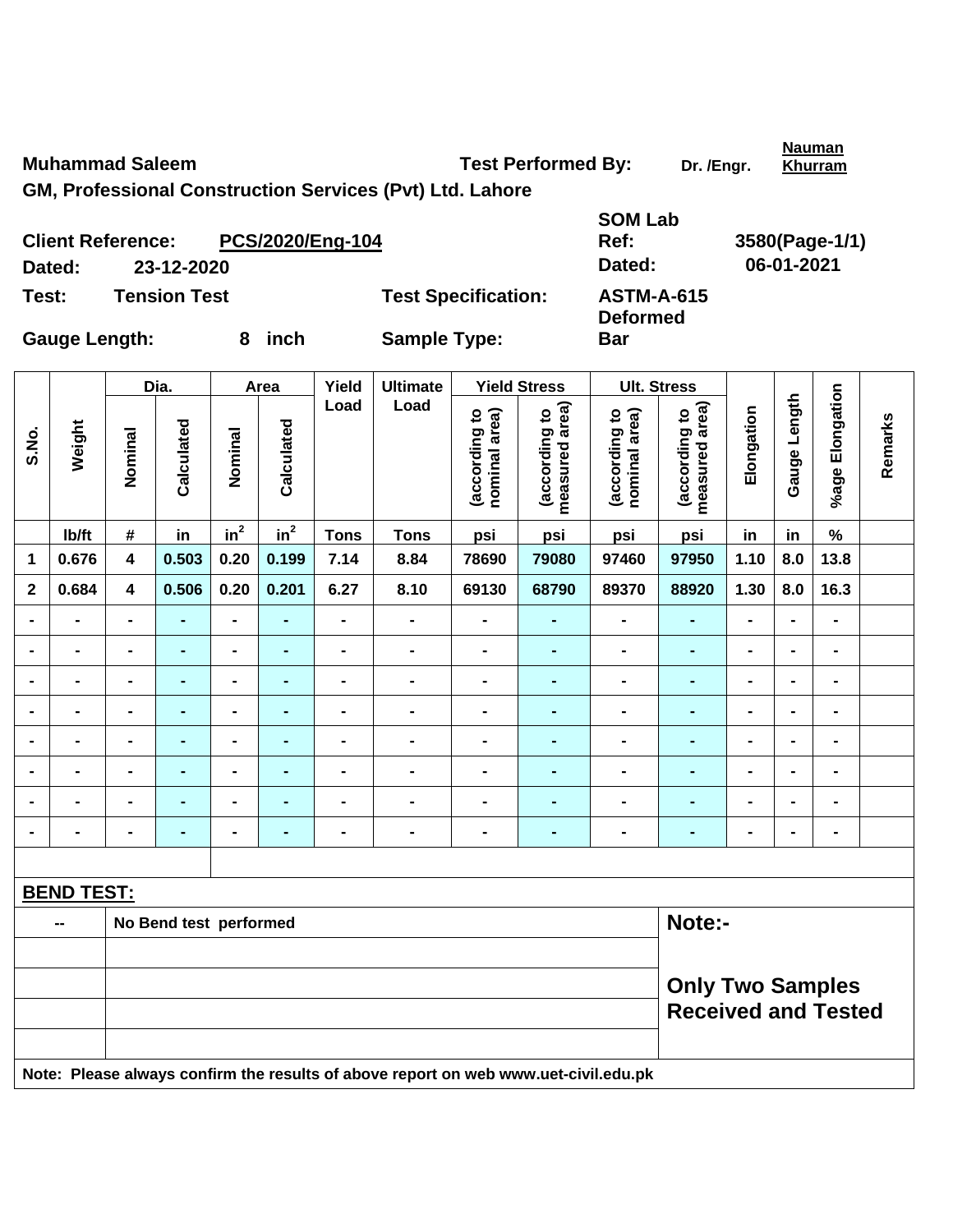Abrar Hussain **New York Constructs Abrar Hussain** Test Performed By: Dr. /Engr.

**Gillani**

**G. M - Engineering, Mughals Pakistan (Ovt) Ltd.** 

| <b>Client Reference:</b> |            | 786/MPL-0064/060101/2021            |                            | Ref:                                 | 3581(Page-1 |
|--------------------------|------------|-------------------------------------|----------------------------|--------------------------------------|-------------|
| Dated:                   | 06-01-2021 |                                     |                            | Dated:                               | 06-01-2021  |
| Test:                    |            | <b>Tension Test &amp; Bend Test</b> | <b>Test Specification:</b> | <b>ASTM-A-615</b><br><b>Deformed</b> |             |
| <b>Gauge Length:</b>     |            | inch                                | <b>Sample Type:</b>        | <b>Bar</b>                           |             |

**SOM Lab Ref: 3581(Page-1/1) ASTM-A-615 Deformed** 

|                |                   |                         | Dia.           |                          | Area           | Yield          | <b>Ultimate</b>                                                                     |                                | <b>Yield Stress</b>             |                                | <b>Ult. Stress</b>                                    |                |                |                 |         |  |
|----------------|-------------------|-------------------------|----------------|--------------------------|----------------|----------------|-------------------------------------------------------------------------------------|--------------------------------|---------------------------------|--------------------------------|-------------------------------------------------------|----------------|----------------|-----------------|---------|--|
| S.No.          | Weight            | Nominal                 | Calculated     | Nominal                  | Calculated     | Load           | Load                                                                                | (according to<br>nominal area) | (according to<br>measured area) | (according to<br>nominal area) | measured area)<br>(according to                       | Elongation     | Gauge Length   | %age Elongation | Remarks |  |
|                | Ib/ft             | $\#$                    | in             | $in^2$                   | $in^2$         | <b>Tons</b>    | <b>Tons</b>                                                                         | psi                            | psi                             | psi                            | psi                                                   | in             | in             | $\%$            |         |  |
| 1              | 2.623             | 8                       | 0.991          | 0.79                     | 0.771          | 23.04          | 37.58                                                                               | 64320                          | 65900                           | 104930                         | 107510                                                | 1.20           | 8.0            | 15.0            |         |  |
| $\mathbf{2}$   | 2.643             | 8                       | 0.995          | 0.79                     | 0.777          | 22.91          | 36.80                                                                               | 63950                          | 65020                           | 102730                         | 104450                                                | 1.30           | 8.0            | 16.3            |         |  |
| 3              | 0.661             | $\overline{\mathbf{4}}$ | 0.497          | 0.20                     | 0.194          | 6.75           | 8.36                                                                                | 74420                          | 76720                           | 92180                          | 95030                                                 | 1.20           | 8.0            | 15.0            |         |  |
| 4              | 0.662             | $\overline{\mathbf{4}}$ | 0.498          | 0.20                     | 0.195          | 6.68           | 8.33                                                                                | 73630                          | 75520                           | 91840                          | 94190                                                 | 1.20           | 8.0            | 15.0            |         |  |
|                |                   |                         |                | $\overline{a}$           |                | $\blacksquare$ | $\blacksquare$                                                                      | $\blacksquare$                 | $\blacksquare$                  | $\blacksquare$                 | $\blacksquare$                                        | $\blacksquare$ |                | $\overline{a}$  |         |  |
|                | $\overline{a}$    |                         |                | $\blacksquare$           |                | $\blacksquare$ | $\blacksquare$                                                                      | $\blacksquare$                 | $\blacksquare$                  | $\blacksquare$                 | ÷,                                                    |                |                | $\blacksquare$  |         |  |
| $\blacksquare$ | $\blacksquare$    | $\blacksquare$          | $\blacksquare$ | $\blacksquare$           | -              | $\blacksquare$ | $\blacksquare$                                                                      | $\blacksquare$                 | ۰                               | $\blacksquare$                 | -                                                     | $\blacksquare$ | $\blacksquare$ | $\blacksquare$  |         |  |
| $\blacksquare$ | $\blacksquare$    | $\blacksquare$          | $\blacksquare$ | $\overline{\phantom{0}}$ | $\blacksquare$ | $\blacksquare$ | $\blacksquare$                                                                      | $\blacksquare$                 | $\blacksquare$                  | $\blacksquare$                 | $\blacksquare$                                        | $\blacksquare$ | $\blacksquare$ | $\blacksquare$  |         |  |
|                | $\blacksquare$    |                         | $\blacksquare$ | $\overline{\phantom{0}}$ | ä,             | $\blacksquare$ | $\blacksquare$                                                                      | $\blacksquare$                 | $\blacksquare$                  | $\blacksquare$                 | ÷,                                                    | $\blacksquare$ |                | $\blacksquare$  |         |  |
|                | $\blacksquare$    | $\blacksquare$          | $\blacksquare$ | $\blacksquare$           | ٠              | $\blacksquare$ | $\blacksquare$                                                                      | $\blacksquare$                 | ۰                               | $\blacksquare$                 | $\blacksquare$                                        | $\blacksquare$ |                | $\blacksquare$  |         |  |
|                |                   |                         |                |                          |                |                |                                                                                     |                                |                                 |                                |                                                       |                |                |                 |         |  |
|                | <b>BEND TEST:</b> |                         |                |                          |                |                |                                                                                     |                                |                                 |                                |                                                       |                |                |                 |         |  |
|                | # 8               |                         |                |                          |                |                | Sample bend through 180 degrees Satisfactorily without any crack                    |                                |                                 |                                | Note:-                                                |                |                |                 |         |  |
|                |                   |                         |                |                          |                |                |                                                                                     |                                |                                 |                                |                                                       |                |                |                 |         |  |
|                |                   |                         |                |                          |                |                |                                                                                     |                                |                                 |                                | <b>Only Six Samples</b><br><b>Received and Tested</b> |                |                |                 |         |  |
|                |                   |                         |                |                          |                |                | Note: Please always confirm the results of above report on web www.uet-civil.edu.pk |                                |                                 |                                |                                                       |                |                |                 |         |  |

**S. Asad Ali**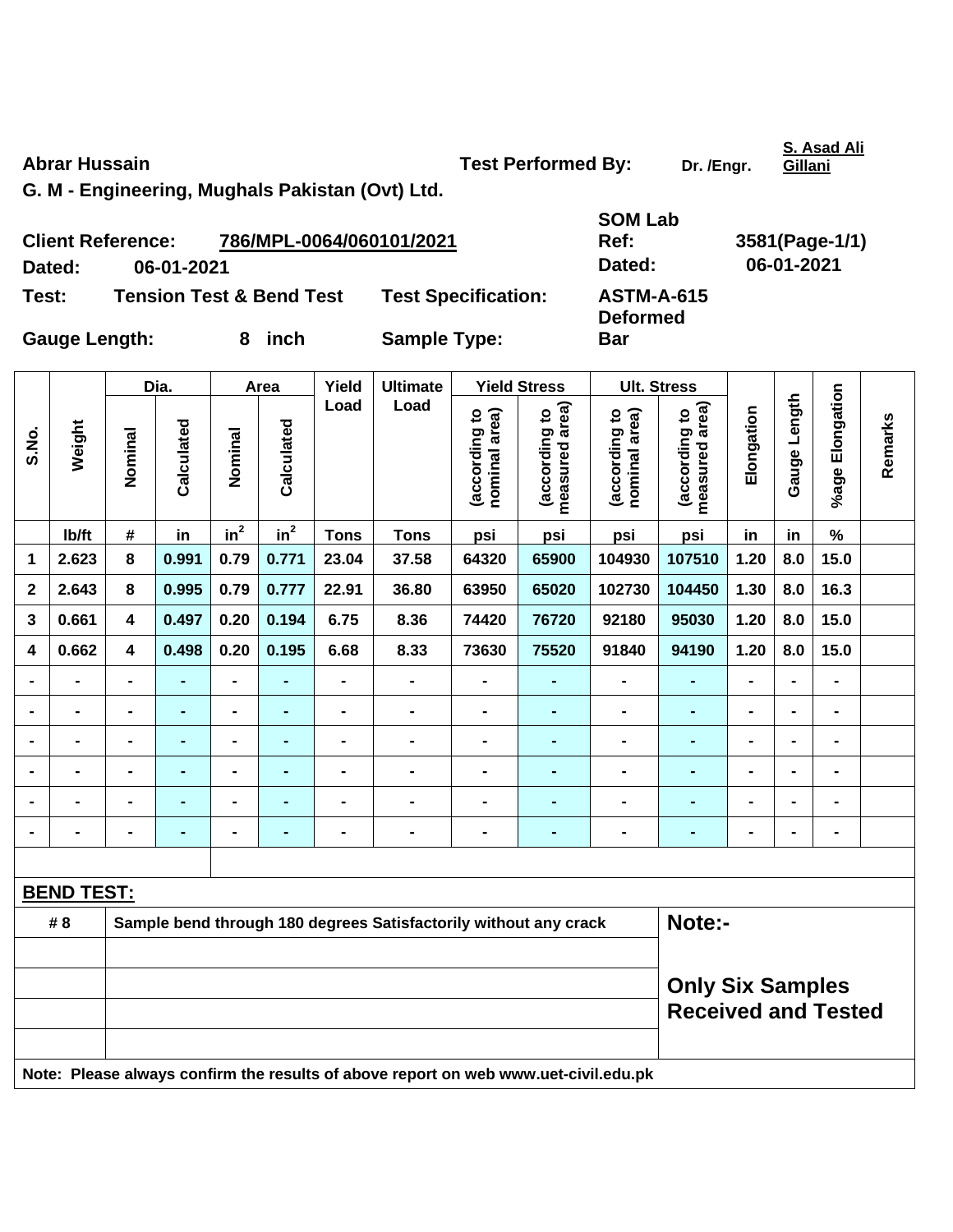**Muhammad Sohail Anjum Construction Construction Test Performed By:** Dr. /Engr.

**S. Asad Ali Gillani**

**Project Manager, P-156, Gulberg-II, Lahore** 

**SOM Lab Ref: 3582(Page-1/1)** 

**Client Reference: P-156-190 Dated: 06-01-2021 Dated: 06-01-2021 Test: Tension Test & Bend Test Test Specification: ASTM-A-615** 

Gauge Length: **8** inch Sample Type: Deformed Bar(AFCO Steel)

Dia. | Area | Yield | Ultimate | Yield Stress | Ult. Stress **%age Elongation**  %age Elongation **Gauge Length**  Gauge Length **Load Load measured area) measured area)**  (according to<br>nominal area) (according to<br>measured area) (according to<br>nominal area) (according to<br>measured area) **Elongation nominal area) nominal area)**  Elongation **(according to (according to (according to (according to Remarks**  Remarks **Calculated Calculated Weight**  Calculated Calculated **S.No. Nominal Nominal**  Nominal Nominal  **in2**  $\mathsf{lb}/\mathsf{ft}$  # in  $\mathsf{in}^2$  **Tons Tons psi psi psi psi in in % 1 2.496 8 0.967 0.79 0.734 29.46 40.64 82250 88520 113460 122120 1.00 8.0 12.5 2 2.583 8 0.983 0.79 0.759 25.66 35.24 71630 74560 98380 102400 1.10 8.0 13.8 3 1.473 6 0.743 0.44 0.433 13.78 17.69 69080 70200 88650 90080 1.30 8.0 16.3 4 1.470 6 0.742 0.44 0.432 15.24 19.75 76390 77800 98970 100800 1.00 8.0 12.5 5 0.674 4 0.502 0.20 0.198 7.16 8.92 78910 79710 98360 99350 1.00 8.0 12.5 6 0.662 4 0.498 0.20 0.195 7.29 9.04 80370 82430 99710 102260 0.90 8.0 11.3 - - - - - - - - - - - - - - - - - - - - - - - - - - - - - - - - - - - - - - - - - - - - - - - - - - - - - - - - - - - - BEND TEST:** #8 Sample bend through 180 degrees Satisfactorily without any crack **Note:-# 6 Sample bend through 180 degrees Satisfactorily without any crack # 4 Sample bend through 180 degrees Satisfactorily without any crack Only Nine Samples Received and Tested Note: Please always confirm the results of above report on web www.uet-civil.edu.pk**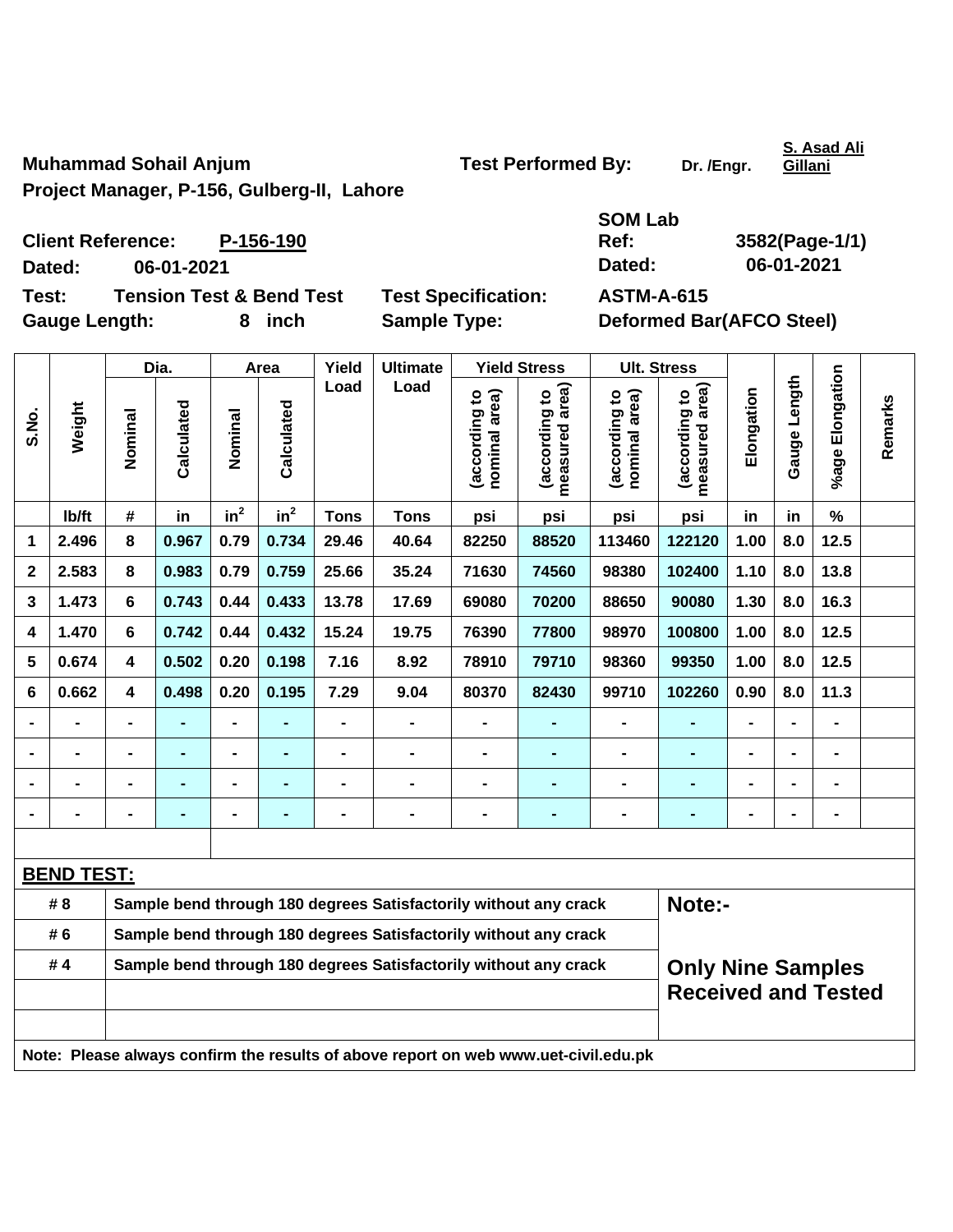**Test Performed by: Dr.S. Asad ali Gillani** 

| Khamees Ali Mangnejo,                                                 |                   |
|-----------------------------------------------------------------------|-------------------|
| <b>Chief Resident Engineer,</b>                                       |                   |
| Mangi Dam Project,                                                    |                   |
| <b>ACE - CAMEOS - KASIB JOINT VENTURE</b>                             |                   |
| Project: Construction of Mangi Dam and Water Conveyance Sysem (PKG-I) |                   |
| Client Reference No.: CRE/MDP/Tech-4765-69                            | Dated: 15-12-2020 |
| SOM Lab Ref: CED/SOM/3467-3596(Page 1/1)                              | Dated: 06-01-2021 |

**Test Type: Hardness Test** 

**Sample Type: Steel Plate & Rock Bolt, Nut & Pipe** 

**Hardness Test Details:** 

**Machine used: Avery Rockwell Hardness Testing Machine** 

(Minor Load: 10 Kgf Major Load: 90.0 kgf Scale: B)

**Hardness Test Results** 

| Sample No.   | <b>Sample Type</b> | <b>Hardness</b>  |
|--------------|--------------------|------------------|
| 1            | <b>Plate</b>       | $HR - 67.66 - B$ |
| $\mathbf{2}$ | <b>Rock Bolt"</b>  | $HR - 90.00 - B$ |
| 3            | <b>Nut</b>         | $HR - 67.33 - B$ |
| 4            | <b>Pipe</b>        | $HR - 75.66 - B$ |

**Note: Please always confirm the results on web www.uet-civil.edu.pk**